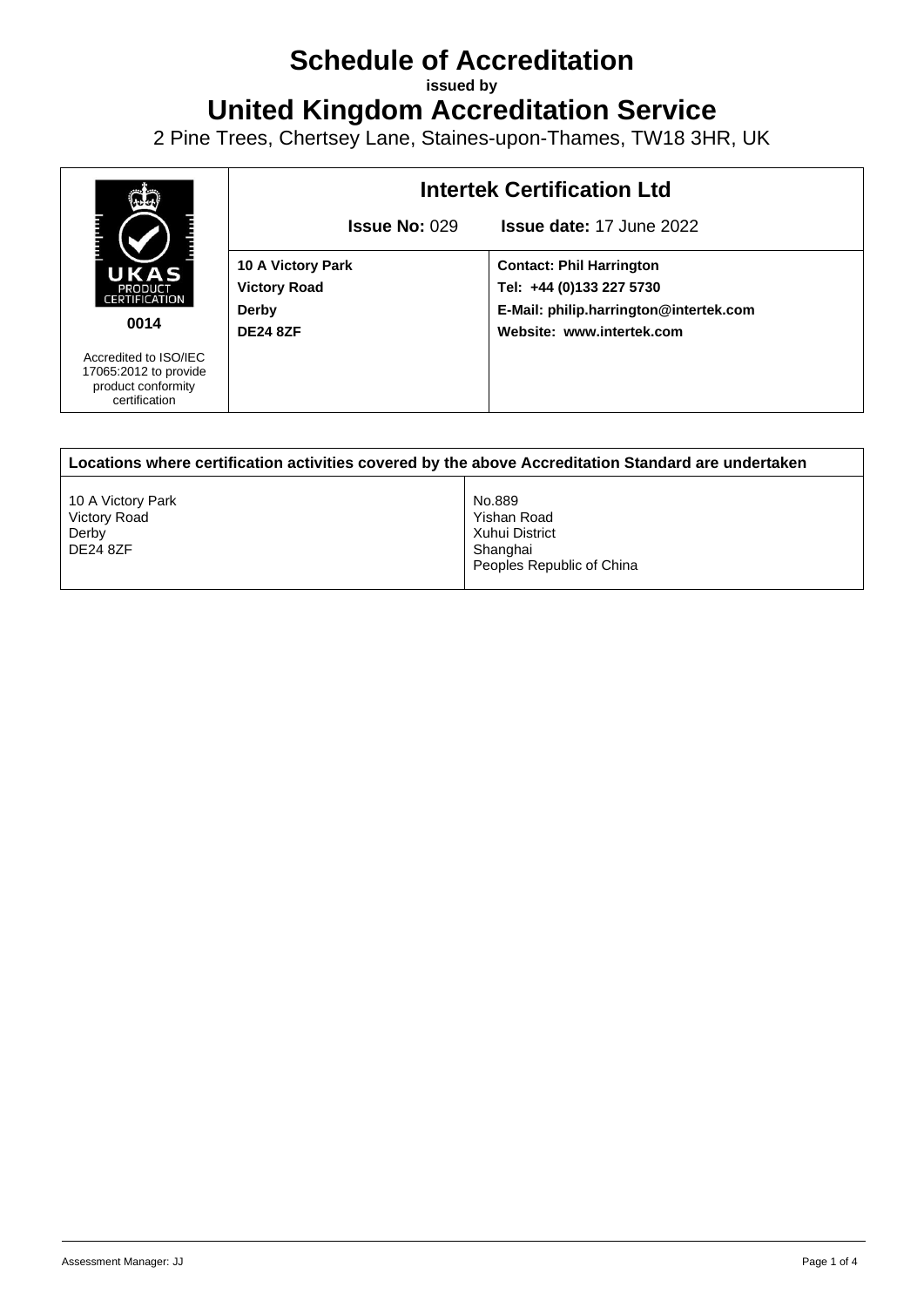|                                                                                    | <b>Schedule of Accreditation</b><br>issued by<br><b>United Kingdom Accreditation Service</b><br>2 Pine Trees, Chertsey Lane, Staines-upon-Thames, TW18 3HR, UK |  |
|------------------------------------------------------------------------------------|----------------------------------------------------------------------------------------------------------------------------------------------------------------|--|
| S<br>PRODUCT<br><b>CERTIFICATION</b>                                               |                                                                                                                                                                |  |
| 0014                                                                               | <b>Intertek Certification Ltd</b>                                                                                                                              |  |
| Accredited to ISO/IEC<br>17065:2012 to provide product<br>conformity certification | <b>Issue No: 029 Issue date: 17 June 2022</b>                                                                                                                  |  |

## DETAIL OF ACCREDITATION

| <b>Product</b>                                                                                                                                                                                                                                                                                                                                                                                                                                                                                                                                                                                                                                                                                                             | <b>Standard</b>                                   |
|----------------------------------------------------------------------------------------------------------------------------------------------------------------------------------------------------------------------------------------------------------------------------------------------------------------------------------------------------------------------------------------------------------------------------------------------------------------------------------------------------------------------------------------------------------------------------------------------------------------------------------------------------------------------------------------------------------------------------|---------------------------------------------------|
| <b>FOOD PROCESSING</b>                                                                                                                                                                                                                                                                                                                                                                                                                                                                                                                                                                                                                                                                                                     | BRC Global Standard for Food Safety, Issue 8      |
| Cat 1 - Raw red meat<br>Cat 2 - Raw poultry<br>Cat 3 - Raw prepared products (meat, fish and<br>vegetarian)<br>Cat 4 - Raw fish, products and preparations<br>Cat 5 - Fruit, vegetables and nuts<br>Cat 6 - Prepared fruit, vegetables and nuts<br>Cat 7 - Dairy, liquid egg<br>Cat 8 - Cooked meat/fish products<br>Cat 9 – Raw cured and/or fermented meat and fish<br>Cat 10 - Ready meals and sandwiches; ready-to-eat<br>desserts<br>Cat 11 - Low/high acid in cans/glass<br>Cat 12 - Beverages<br>Cat 13 - Alcoholic drinks and fermented/brewed<br>products<br>Cat 14 - Bakery<br>Cat 15 - Dried foods and ingredients<br>Cat 16 - Confectionery<br>Cat 17 - Breakfast cereals and snacks<br>Cat 18 - Oils and fats |                                                   |
| <b>FOOD PACKAGING &amp; PACKAGING MATERIALS</b><br><b>MANUFACTURE</b>                                                                                                                                                                                                                                                                                                                                                                                                                                                                                                                                                                                                                                                      | BRC Global Standard - Packaging Materials Issue 6 |
| - Glass manufacture and forming<br>- Paper making and conversion<br>- Metal forming<br>- Rigid plastics forming<br>- Flexible Plastics manufacture<br>- Other manufacturing<br>- Print Processes                                                                                                                                                                                                                                                                                                                                                                                                                                                                                                                           |                                                   |
| <b>AGENTS AND BROKERS</b><br>Category 2 - Ambient Food<br>Category 3 - Packaging materials                                                                                                                                                                                                                                                                                                                                                                                                                                                                                                                                                                                                                                 | BRC Global Standard – Agents and Brokers Issue 3  |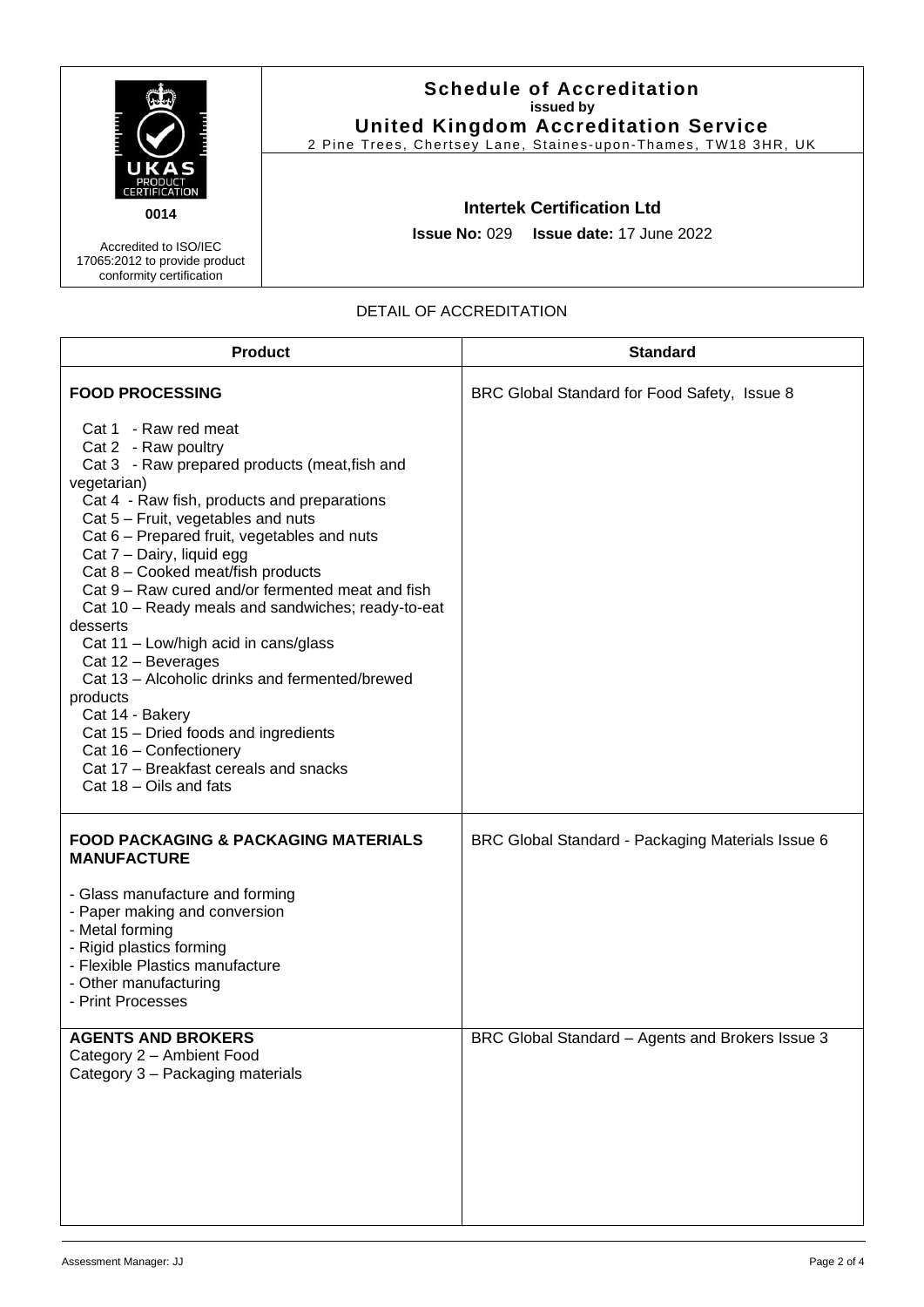|                                                                                                                                                                                                                                                                                                                                                                                                                                                                                                                                                                                                                                                                                                                                                                                                           | <b>Schedule of Accreditation</b><br>issued by<br><b>United Kingdom Accreditation Service</b><br>2 Pine Trees, Chertsey Lane, Staines-upon-Thames, TW18 3HR, UK |                                                                                          |
|-----------------------------------------------------------------------------------------------------------------------------------------------------------------------------------------------------------------------------------------------------------------------------------------------------------------------------------------------------------------------------------------------------------------------------------------------------------------------------------------------------------------------------------------------------------------------------------------------------------------------------------------------------------------------------------------------------------------------------------------------------------------------------------------------------------|----------------------------------------------------------------------------------------------------------------------------------------------------------------|------------------------------------------------------------------------------------------|
| 0014<br>Accredited to ISO/IEC<br>17065:2012 to provide product<br>conformity certification                                                                                                                                                                                                                                                                                                                                                                                                                                                                                                                                                                                                                                                                                                                | <b>Intertek Certification Ltd</b><br><b>Issue No: 029</b><br><b>Issue date: 17 June 2022</b>                                                                   |                                                                                          |
| <b>Product</b>                                                                                                                                                                                                                                                                                                                                                                                                                                                                                                                                                                                                                                                                                                                                                                                            |                                                                                                                                                                | <b>Standard</b>                                                                          |
| <b>CONSUMER PRODUCTS MANUFACTURING:</b><br>PERSONAL CARE & HOUSEHOLD PRODUCTS<br><b>Product Technology</b><br>A1 - Chemicals and Formulated Products<br>- Coke, Coal and Refined Petroleum Products<br>(limited to retail/wholesale Packing Operations only-<br>excludes mining and refining operations)<br>- Chemicals and Chemical Products<br>A2 - Fabricated Paper and Paper Mix Products<br>- Stationery Products<br>- Tissue Products<br>- Tableware and Party-ware<br>- Personal Hygiene, Sanitary, & Nappy Products<br>A4 - Rubber & Plastics<br>- Apparel<br>- Baby accessories<br>- Medical dressings<br>A5 - Textiles and Textile Mix Products<br>- Medical dressings<br>- Wipes for household and personal care<br>A8 - Metals & Metal Mix Products<br>- Metal products (excluding machinery) |                                                                                                                                                                | <b>BRC Global Standard - Consumer Products</b><br>Issue 4<br>Personal Care and Household |
| <b>CONSUMER PRODUCTS MANUFACTURING:</b><br><b>GENERAL MERCHANDISE PRODUCTS</b><br><b>Product Technology</b><br>A1 - Chemicals and Formulated Products<br>- Games/toys<br>- Medical devices (non-Invasive)<br>A2 - Fabricated Paper and Paper Mix Products<br>-Printing and Recorded media products<br>A3 - Wood Straw Cork & Bamboo Products<br>- Wood<br>- Wooden products<br>- Cork products<br>- Straw/Bamboo products<br>A4 - Rubber & Plastics<br>- Household utensils/products<br>- Baby products/pet products<br>- Apparel/Workwear/Footwear<br>- Furniture<br>- Games/Toys<br>- Medical Devices (non-Invasive)                                                                                                                                                                                    |                                                                                                                                                                | <b>BRC Global Standard - Consumer Products</b><br>Issue 4<br><b>General Merchandise</b>  |